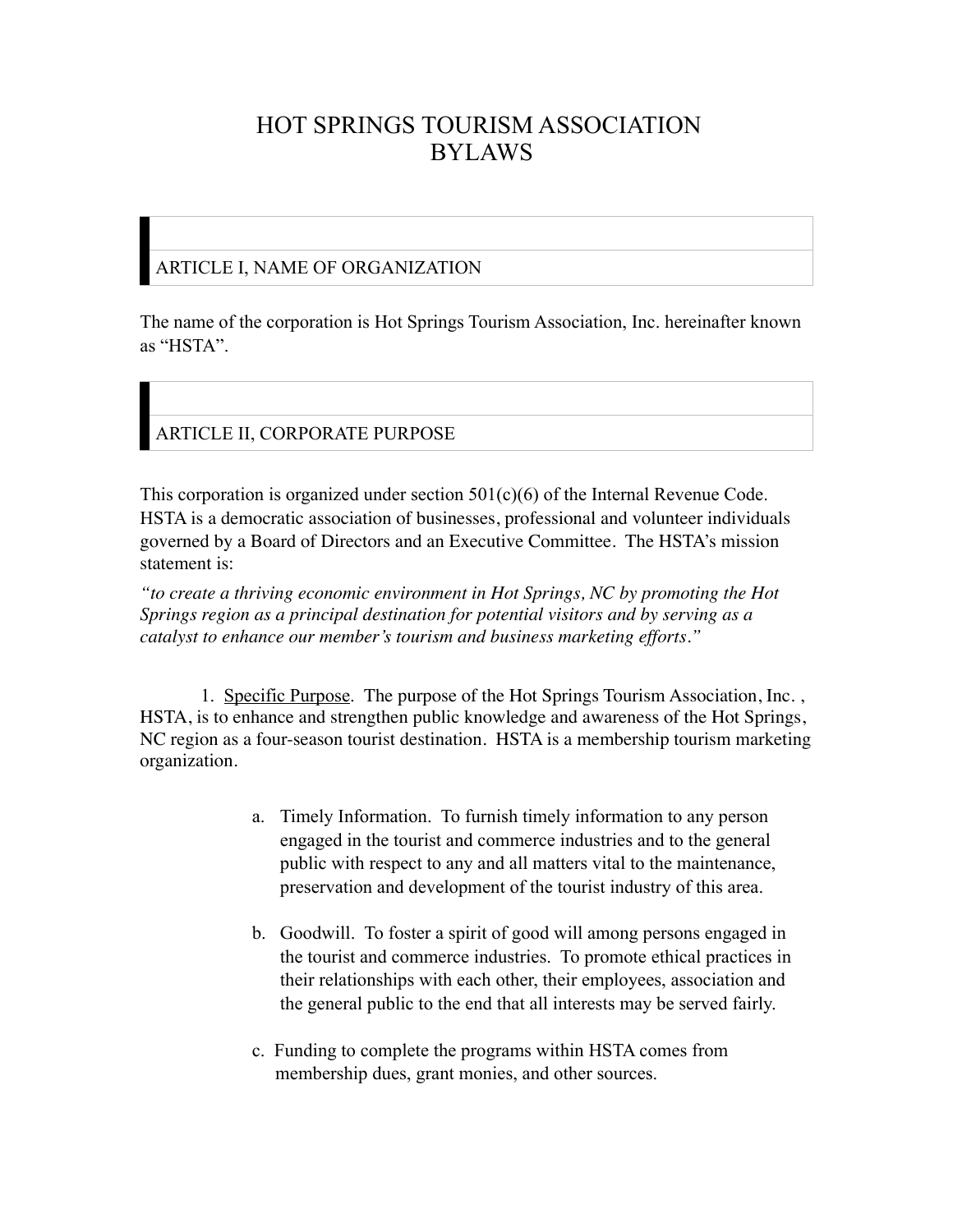# ARTICLE III, MEMBERSHIP

Membership in HSTA will be offered to businesses, government agencies, charitable groups and individuals who have an interest in promoting tourism in the town of Hot Springs. HSTA members pay yearly dues and in exchange are listed on the HSTA website. In addition, members are offered the opportunity to buy quarterly banner ads on the website and in co-op advertising in outside publications offered by the organization.

1. Membership Year. HSTA membership year begins April 1 and ends at the end of the following March.

2. Dues and Payments. Membership dues are invoiced via paper invoices by postal mail, and are payable upon receipt of invoice by April 30th. New members must send in payment of dues with their application materials. Dues are prorated for new members. Contributions, gifts or membership dues paid to the Hot Springs Tourism Association are not deductible as charitable contributions for federal income tax purposes.

3. Attendance at Board Meetings. All Board Meetings, or portions of Board meetings at which the official action is taken shall be open to HSTA members. Members shall receive sufficient notice as to the time and location of all Board meetings and shall be encouraged to attend.

4. Membership Votes on Issues. At the discretion of the Board, issues may be voted on by the membership. The Board shall place these issues before the membership for vote at the Annual Meeting, a regularly scheduled meeting, or a special meeting, with at least ten days' notice (five days for a special meeting). A simple majority of the members present shall decide the issue.

5. Voting Restriction. Each member of the Hot Springs Tourism Association receives one vote, which may be cast by one person. If a person owns more than one business and pays dues for more than one membership, the person will still have one vote.

6. Expulsion of Members. Any member may be expelled by the Board of Directors for non-payment of dues after ninety (90) days from the date due, unless otherwise extended for good cause. Any member may be expelled – following proper grievance procedures – by a quorum of the Board of Directors at a regularly scheduled or special meeting for conduct prejudicial to the aims or repute of HSTA or its members.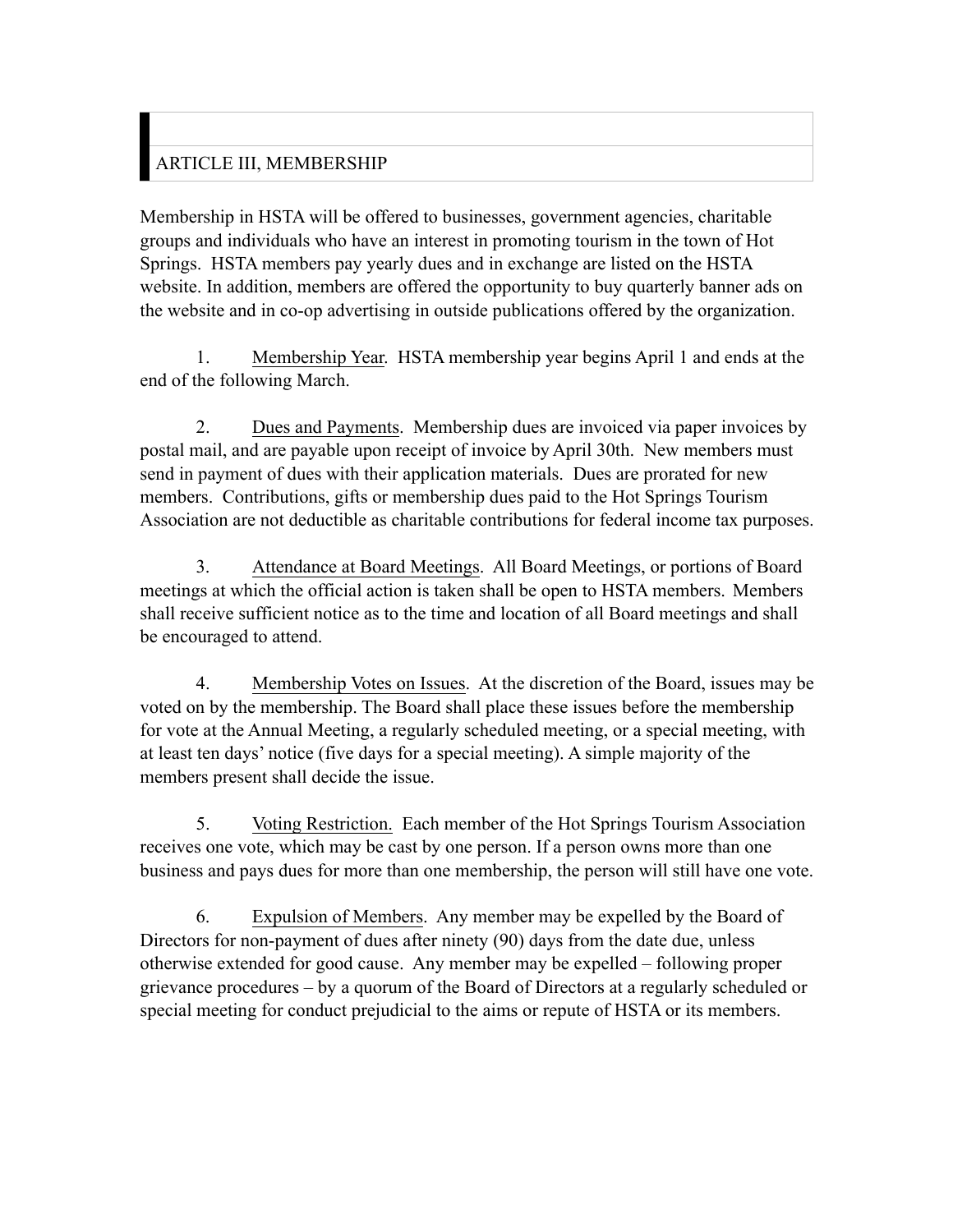# ARTICLE IV, BOARD OF DIRECTORS and EXECUTIVE COMMITTEE

The affairs of HSTA shall be vested in a Board of Directors composed of seven (7) to nine (9) members. The Board may form action Committees as necessary and desirable to conduct the affairs of HSTA with the goal of harnessing the energies and abilities of the membership and other volunteers.

1. The Board of Directors shall be responsible for supervising the financial operations of HSTA.

2. Committees are responsible to the Board of Directors and report to the Board of Directors through their respective chairs.

3. Executive Committee of the Board of Directors. Shall consist of four officers, being President, Vice President, Treasurer, and Secretary. Ideally there will be one person to serve for each office but officer duties may be shared if deemed necessary by the Board.

> a. President: The President shall preside at all HSTA meetings and shall have the duties normally conferred by parliamentary usage of such officers.

b. Vice-President: The Vice –President shall act for the President in his/her absence and shall succeed the President in Term of Office, upon majority vote of the Board of Directors.

c. Treasurer: The Treasurer shall work with the bookkeeper and present the Financial Reports at the Board of Director Meetings. The Board will designate who shall have the authority to sign checks and what limitations check signers shall have. There shall be an annual review of the organizations finances by an outside certified accountant .

d. Secretary: The Secretary shall be responsible to take adequate minutes of every meeting. Minutes shall include time, location and names of those Board Members present and absent. They should include who makes motions, who seconds and votes recorded. Minutes shall be brief, yet reflect accurately all actions taken by the Board of Directors. They shall also include the approval of the minutes of the previous meeting via e-mail.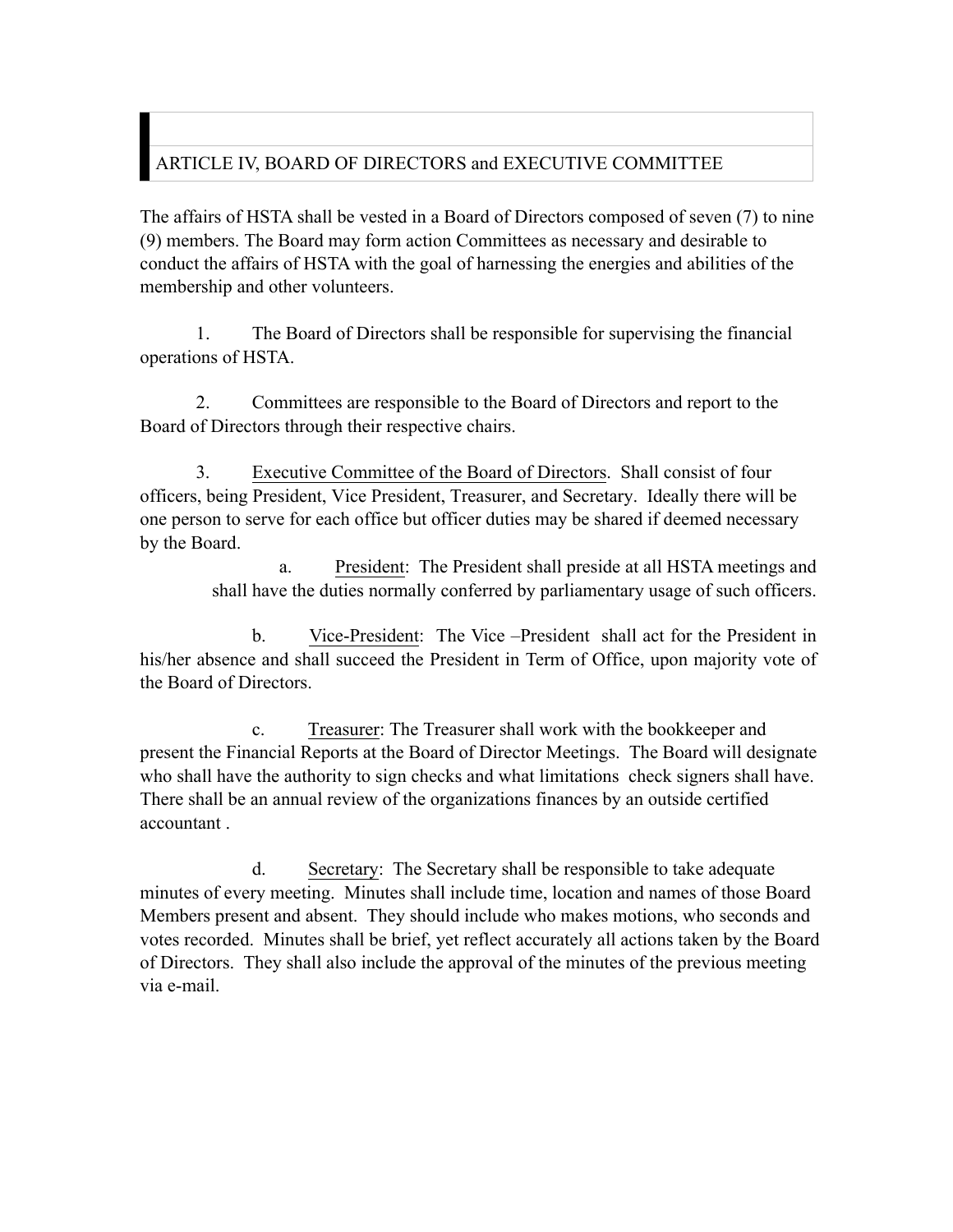# ARTICLE V, BOARD OF DIRECTORS MEETINGS

Only the Board of Directors will be able to make and vote on motions at the regularly scheduled Board Meetings. The Board of Directors shall meet no less than bi-monthly, and optimally monthly at a time and place determined by the Board. Board of Directors meetings will be open to the membership of HSTA.

A. Quorum. Motions shall be passed if a quorum of the Board of Directors are present. Five (5) out of nine (9) or five out of (7) board members, shall constitute a quorum. The number of votes necessary to transact business shall be by simple majority of the quorum. Motions can be passed if a majority of the members are present in a quorum vote for the motion.

- 1. If decisions need to be made in between scheduled meetings, the Board of Directors may discuss issues via email. The same rules will be used to pass motions via email as are used in regularly scheduled meetings.
- 1. Special Meetings. Special meetings of the Board of Directors may be called by the Executive Committee or when requested to do so by a majority of Board members. Members shall be notified by email not less than five days in advance of such special meetings
- 2. Closed Session. The Board of Directors may meet in closed session for the purpose of discussing personnel, litigation, or other sensitive or privileged matters.
- 3. Parliamentary Procedure. Unless otherwise specified by the Board, Robert's Rule of Order shall govern the proceedings at the Board and Member meetings of HSTA.

#### ARTICLE VI, ELECTION OF BOARD OF DIRECTORS and OFFICERS

1. The Board of Directors shall be elected at the annual meeting to be held after adequate notice to the members.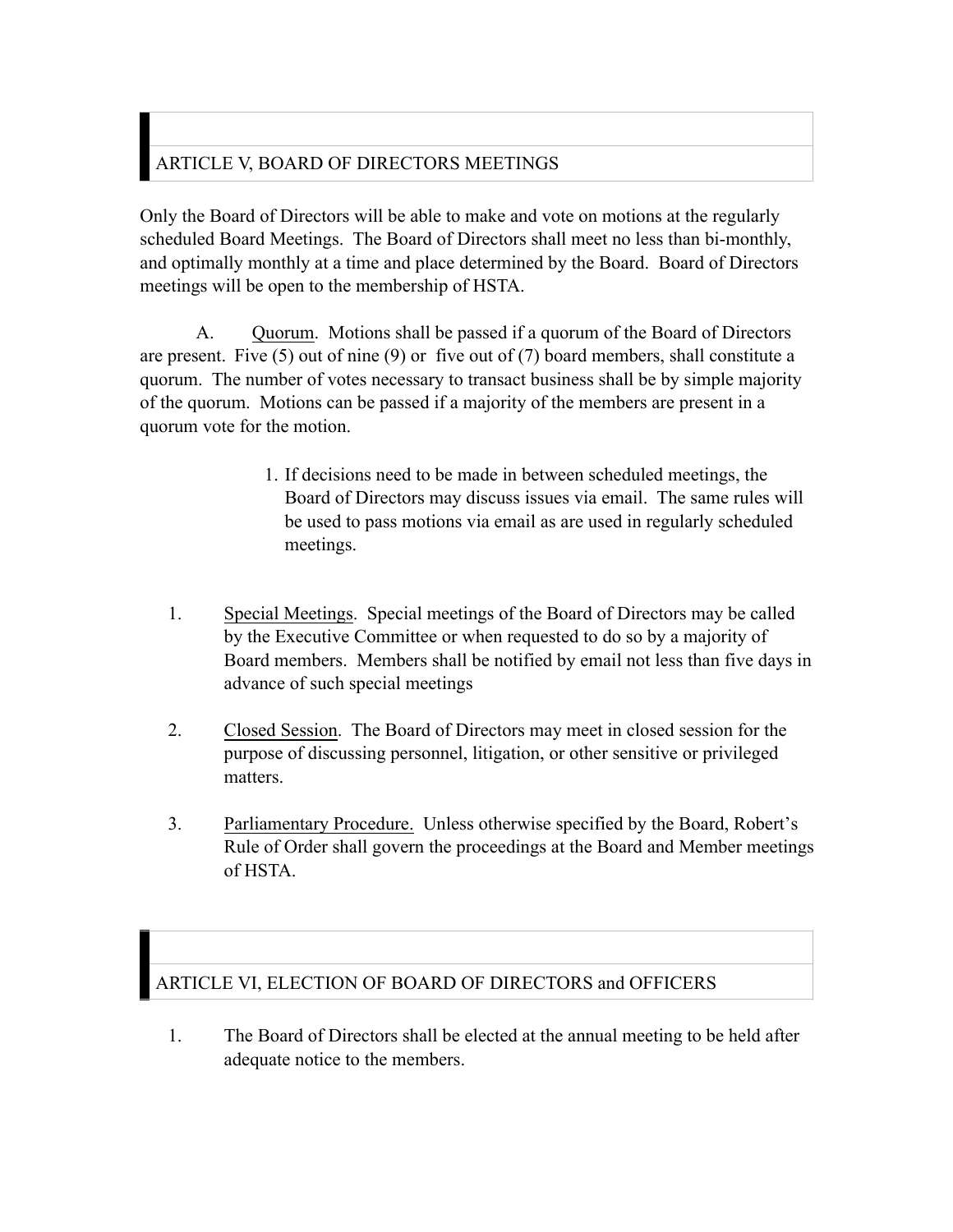- 2. The Officers of the Board shall be elected from among the Board Members annually at the first Board Meeting after the election of Board Members.
- 3. Terms of Office for Board Members. Each Board Member shall be elected for a three (3) year term. If there are 7 Board Members, each year two Board Members who have served their full term, shall rotate off the Board and their seats offered to the membership. It there are 9 Board Members, each year three Board Members who have served their full term, shall rotate off the Board and their seats offered to the membership. The intent is to achieve staggered terms, so that only part of the Board is subject to change each year. The Board members who give up their seats may run for Board election again in the same year. There are no term limits to serving on the Board.
- 4. Nominations for Board Members. No less than 30 days prior to the Annual Meeting the Board of Directors shall notify the membership of the number of Board of Directors seats open for election and allow the membership to nominate candidates. A member may nominate him/herself for a position. Members shall have 14 days to nominate themselves for the open seats. Nominations shall be given to the HSTA Administrator. The Administrator shall compile and present the nominated slate of directors up for election to the Board of Directors no less than 15 days prior to the Annual Meeting. The Board of Directors shall review and the Administrator will present the slate to the membership at least 10 days prior to the Annual Meeting via email.
- 5. Voting. Voting for the Board of Directors shall take place at the annual meeting and shall include proxy votes sent to the Board of Directors prior to the Annual Meeting. The top vote getters for the number of open seats in the election shall be elected as Directors.
- 6. Vacancies. A member of the Board of Directors shall serve until/his successor takes office. Vacancies shall be filled immediately, through appointment by the Board of Directors, till the term of the departing Board Member expires.
- 7. Removal. Any Board Member may be removed for cause, including incapacity to act, either by vote of the Members, or by vote of the Board of Directors. Such person will be given written notice of the proposed Board action and a reasonable opportunity to be heard.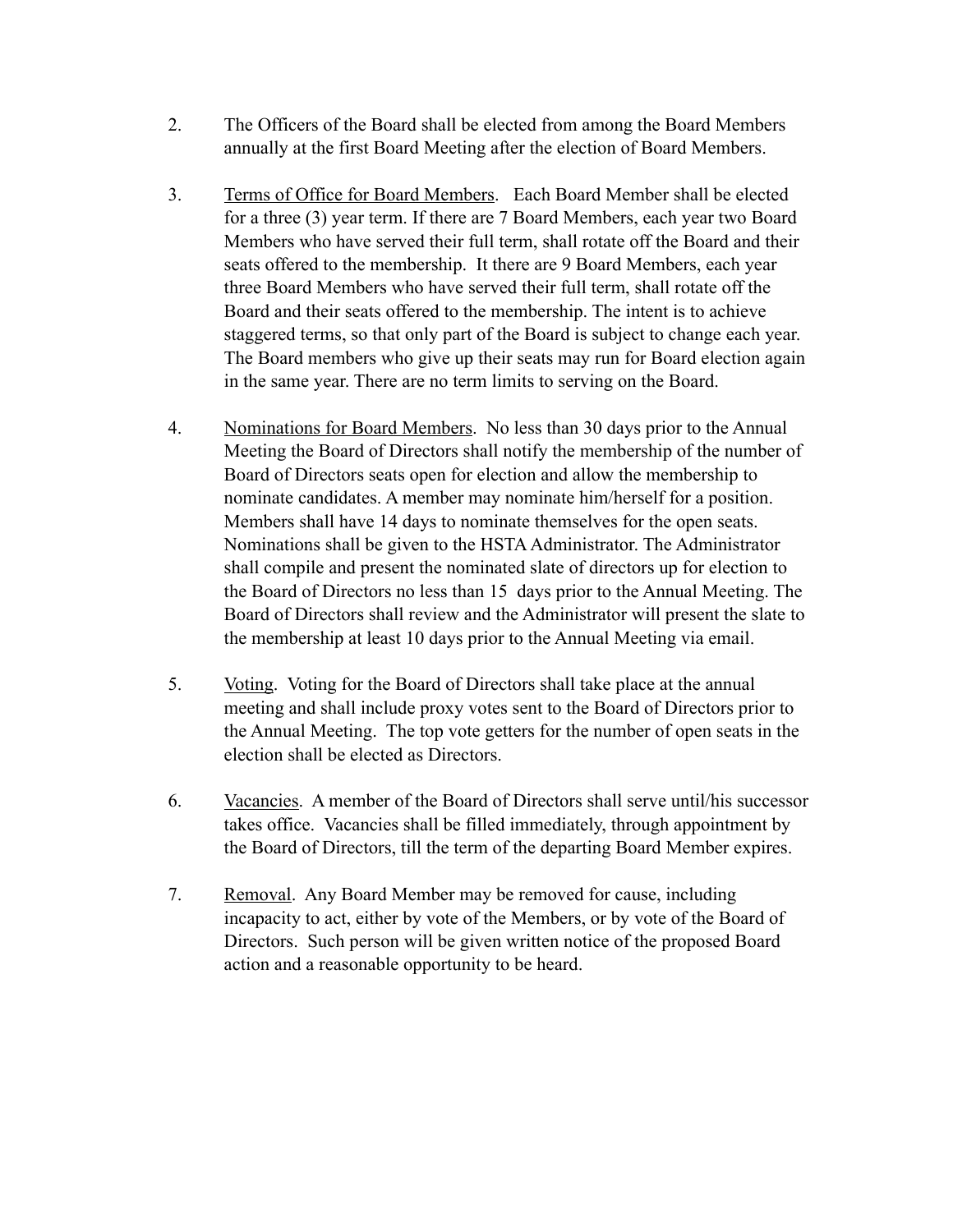### ARTICLE VII, Employees/Contractors

Within the limits imposed by the funds available for its use, HSTA may employ such staff and/or contractors as it sees fit to aid in its Mission Statement. Staff shall be hired by the Board of Directors. HSTA staff works with the Executive Committee and standing committees to implement the activities of HSTA.

### ARTICLE VIII, AMMENDMENTS of BYLAWS

These bylaws may be amended by a two-thirds vote of the entire Board of Directors. Notice shall be given no less than ten days prior to the meeting to consider changes in by-laws.

ARTICLE IX, Complaint or GRIEVANCE

If any HSTA member has a complaint or grievance the long-term interest of HSTA dictates that the concern should be brought forward immediately and resolved on an internal basis. The following steps are the grievance procedures.

- 1. An attempt shall be made to resolve the complaint in informal discussion between the complainant and HSTA President or other appropriate Executive Committee member.
- 2. If the Complaint or grievance cannot be resolved satisfactorily, the complainant may file a written complaint with the Executive Committee. The Board of Director's shall meet with the complainant to try and resolve the issue.

ARTICLE X, Conflict of Interest Policy

1. Purpose. The purpose of the conflict of interest policy is to protect the interests of this tax-exempt corporation (the "Corporation") when it is contemplating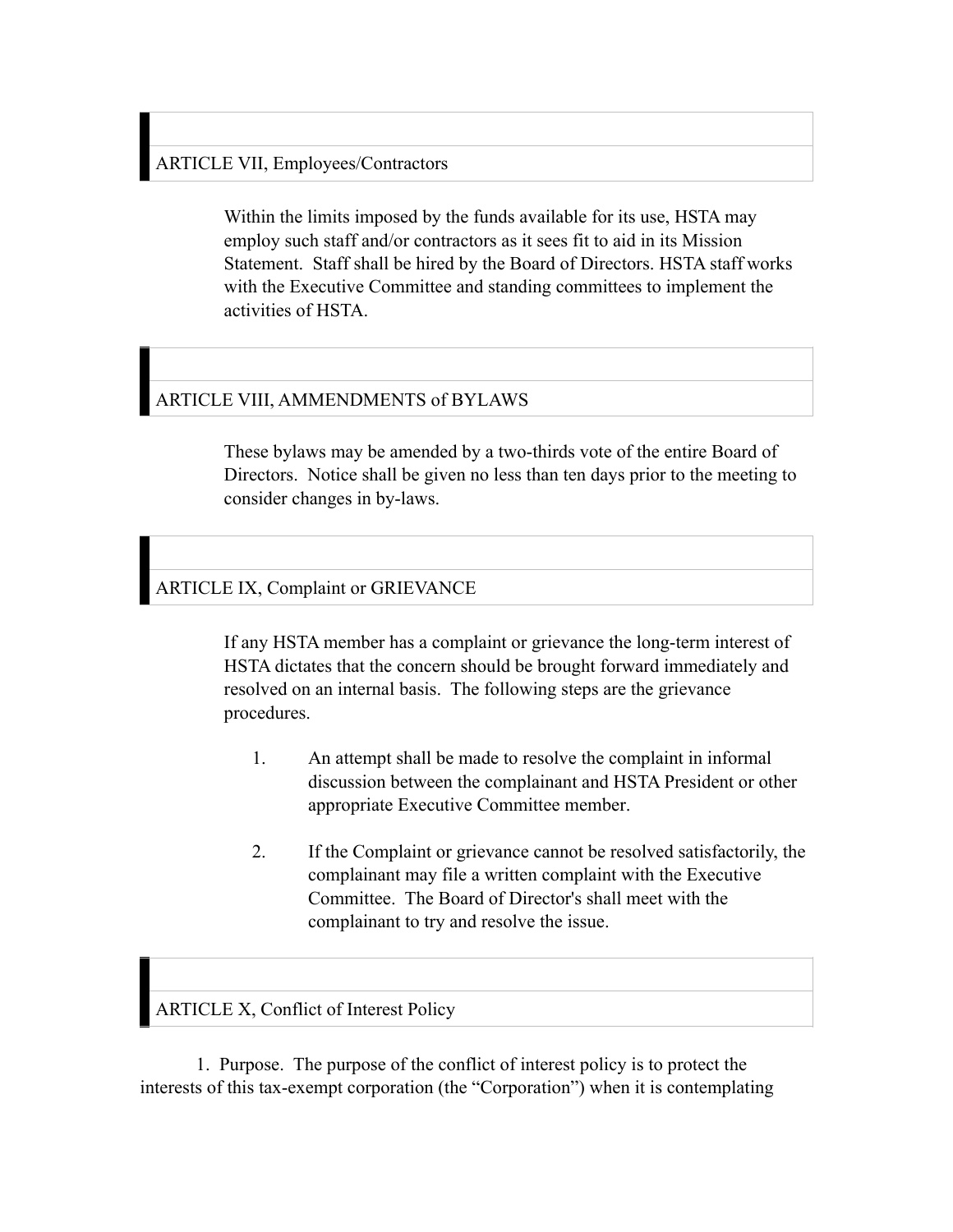entering into a transaction or arrangement that might benefit the interest of an officer of the Corporation or might result in a possible excess benefit transaction. This policy is intended to supplement but not replace any applicable state and federal laws governing conflict of interest applicable to nonprofit and charitable organizations.

- 2. Definition.
	- A. Interested Person: Any director, principle officer, or member of a committee with governing board delegated powers, who has a direct or indirect financial interest, as defined below, is an interested person.
	- B. Financial Interest: A person has a financial interest if the person has, directly, or indirectly, through business, investment, or family:
		- i. An ownership or investment interest in any entity with which the Corporation has a transaction or arrangement.
		- ii. A compensation arrangement with the Corporation or with any entity or individual with which the Corporation has a transaction or arrangement,
		- iii. A potential ownership or investment interest in, or compensation arrangement with, any entity or individual with which the Corporation is negotiating a transaction or arrangement. Compensation includes direct and indirect remuneration as well as gifts or favors that are not insubstantial.

A financial interest is not necessarily a conflict of interest. Under Article III, Section 2, a person who has a financial interest may have a conflict of interest only if the appropriate governing board or committee decides that a conflict of interest exists.

- 3. Procedures
	- A. Duty to Disclose: In connection with any actual or possible conflict of interest, an interested person must disclose the existence of the financial interest and be given the opportunity to disclose all material facts to the directors and members of committees with governing board delegated powers considering the proposed transaction or arrangement.
	- B. Determining Whether a Conflict of Interest Exists: After disclosure of the financial interests and all material facts, and after any discussions with the interested person, he/she shall leave the governing board or committee meeting while the determination of a conflict of interest is discussed and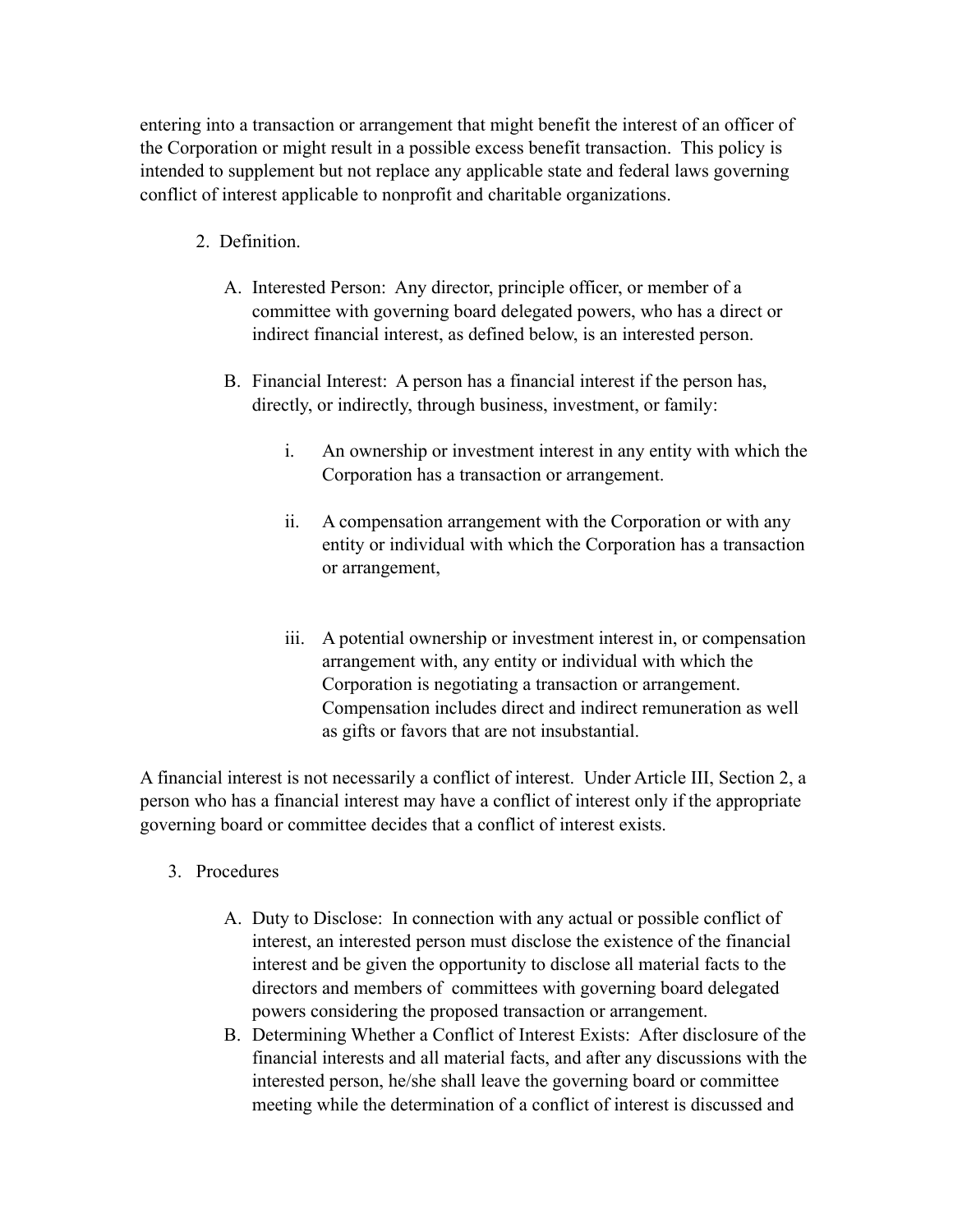voted upon. The remaining board or committee members shall decide if a conflict of interest exists.

- C. Procedures for Addressing the Conflict of Interest:
	- i. An interested person may make a presentation at the governing board or committee meeting, but after the presentation, he/she shall leave the meeting during the discussion of, and the vote on, the transaction or arrangement involving the possible conflict of interest.
	- ii. The chairperson of the governing board or committee shall, appoint a disinterested person or committee to investigate alternatives to the proposed transaction or arrangement.
	- iii. After exercising due diligence, the governing board or committee shall determine whether the Corporation can obtain with reasonable efforts to a more advantageous transaction or arrangement from a person or entity that would not give rise to a conflict of interest.
	- iv. If a more advantageous transaction or arrangement is not reasonably possible under circumstances not producing a conflict of interest, the governing board or committee shall determine by a majority vote of the disinterested directors whether the transaction or arrangement is in the Corporation's best interest, for its own benefit, and whether it is fair and reasonable. In conformity with the above determination it shall its decision as to whether to enter into the transaction or arrangement.
- CI. Violations of the Conflicts of Interest Policy
	- i. If the governing board or committee has reasonable cause to believe a member has failed to disclose actual or possible conflict of interest, it shall inform the member of the basis for such belief and afford the member an opportunity to explain the failure to disclose.
	- ii. If, after hearing the member's response and after making further investigation as warranted by the circumstances, the governing board or committee determines the member has failed to disclose an actual or possible conflict of interest, it shall take appropriate corrective action.

4. Record of Proceedings. The minutes of the governing board and all committees with board delegated powers shall contain: